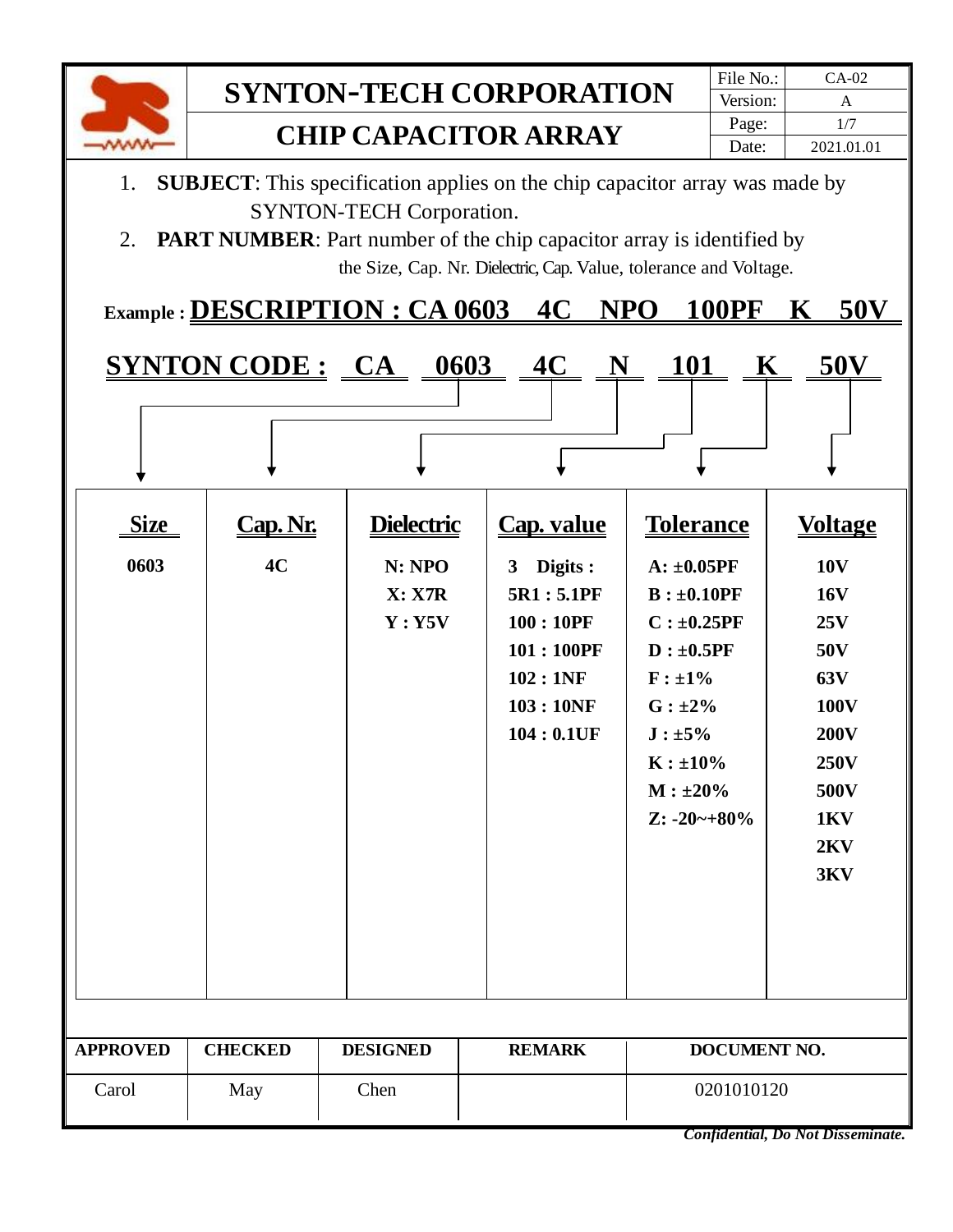

# **SYNTON-TECH CORPORATION** File No.: CA-02

### **CHIP CAPACITOR ARRAY**  $\begin{array}{|c|c|c|c|}\n\hline\n\text{Page:} & \text{2/7} \\
\hline\n\text{Date:} & \text{2021.01}\n\end{array}$

#### **3. ELECTRICAL CHARACTERISTICS FOR CLASS 2, CAPACITOR**

Class 2 capacitors; X7R dielectric; NiSn terminations

| <b>DESCRIPTION</b>                                | <b>VALUE</b>                        |
|---------------------------------------------------|-------------------------------------|
| Capacitors(E12 SERIES)                            |                                     |
| 16V                                               | Under evaluation                    |
| 25V                                               | Under development                   |
| 50V                                               | 220 pF to $10nF$                    |
| Tolerance on capacitance after 1000hrs            | $\pm 5\%$ ; $\pm 10\%$ , $\pm 20\%$ |
| Test Voltage (DC) for 1 minute                    | $2.5xU_R$                           |
| Tan $\delta$ ; note 1                             |                                     |
| 16V                                               | $\leq$ 2.5%                         |
| 25V and 50V                                       |                                     |
| Insulation resistance after 1 minute at $U_R(DC)$ |                                     |
| $C \leq 10nF$                                     | $R_{ins}$ x $C \ge 10^5$ M $\Omega$ |
| C > 10nF                                          | $R_{ins}$ x $C>1000s$               |
| Ageing                                            | Typical 1% per time decade          |
| Resistance to soldering heat                      | $260^{\circ}$ C;10 seconds          |

Note:

1.Measured at 1V, 1KHz, using a four-gauge method.

Class 1 capacitors; NPO dielectric; NiSn terminations

| <b>DESCRIPTION</b>                                | <b>VALUE</b>                |
|---------------------------------------------------|-----------------------------|
| Capacitance range ors(E12 series);note 1          | 22 $pF$ to 1 $nF$           |
| Tolerance on capacitance                          | $\pm 5\%$ ; $\pm 10\%$      |
| Tan $\delta$ ; note 1                             | $\leq 0.1\%$                |
| Test Voltage(DC) for 1 minute                     | $2.5xU_R$                   |
| Insulation resistance after 1 minute at $U_R(DC)$ | $>$ 100000 M $\Omega$       |
| Temperature coefficient                           | $(0\pm30)$ x $10^{-6}$ /K   |
|                                                   | $260^{\circ}$ C; 10 seconds |

Note:

1. Measured at 1V, 1 MHz for  $C \le 1000p$ F and at 1V, 1 KHz for  $C > 1000$ Pf,

Using a four-gauge method.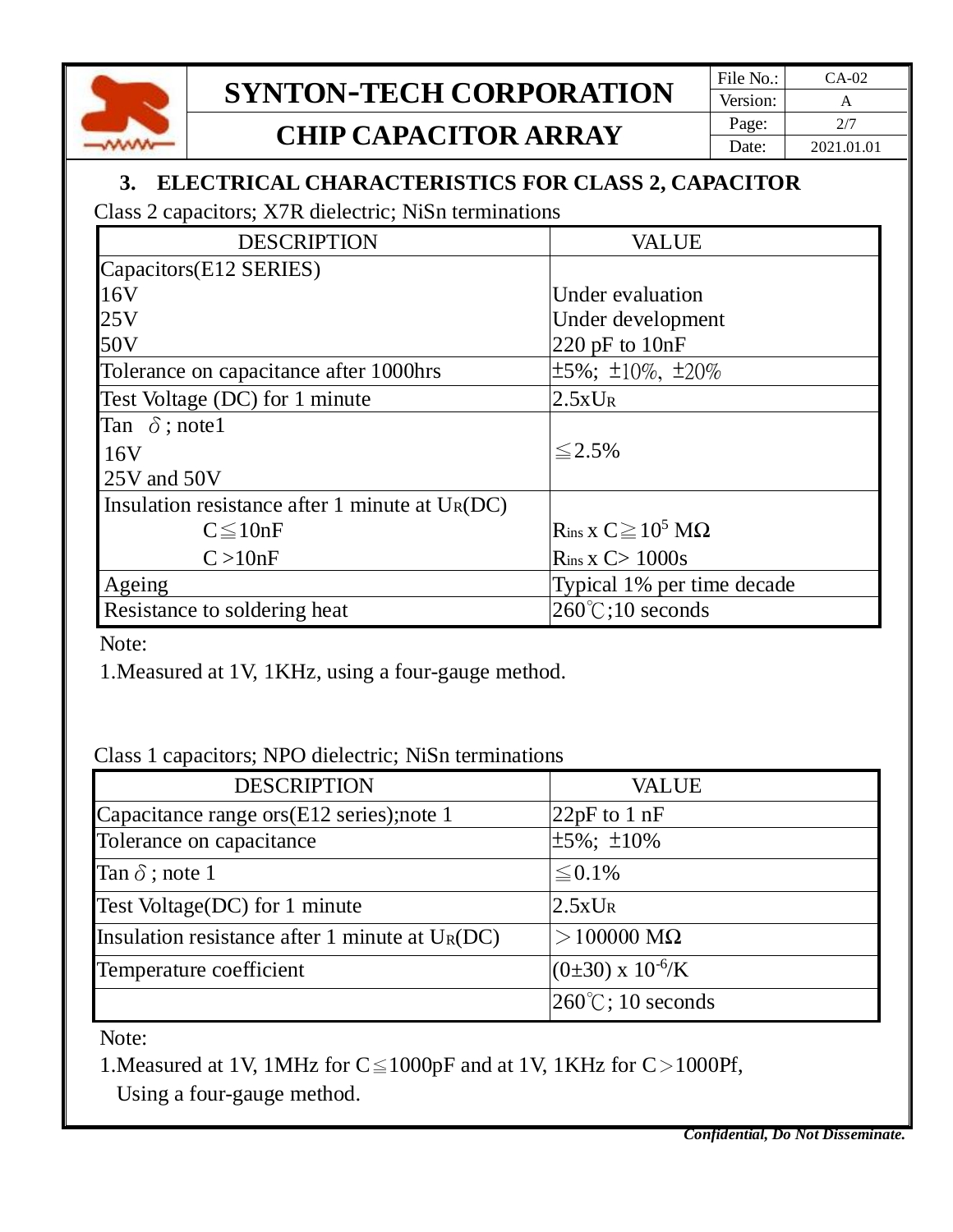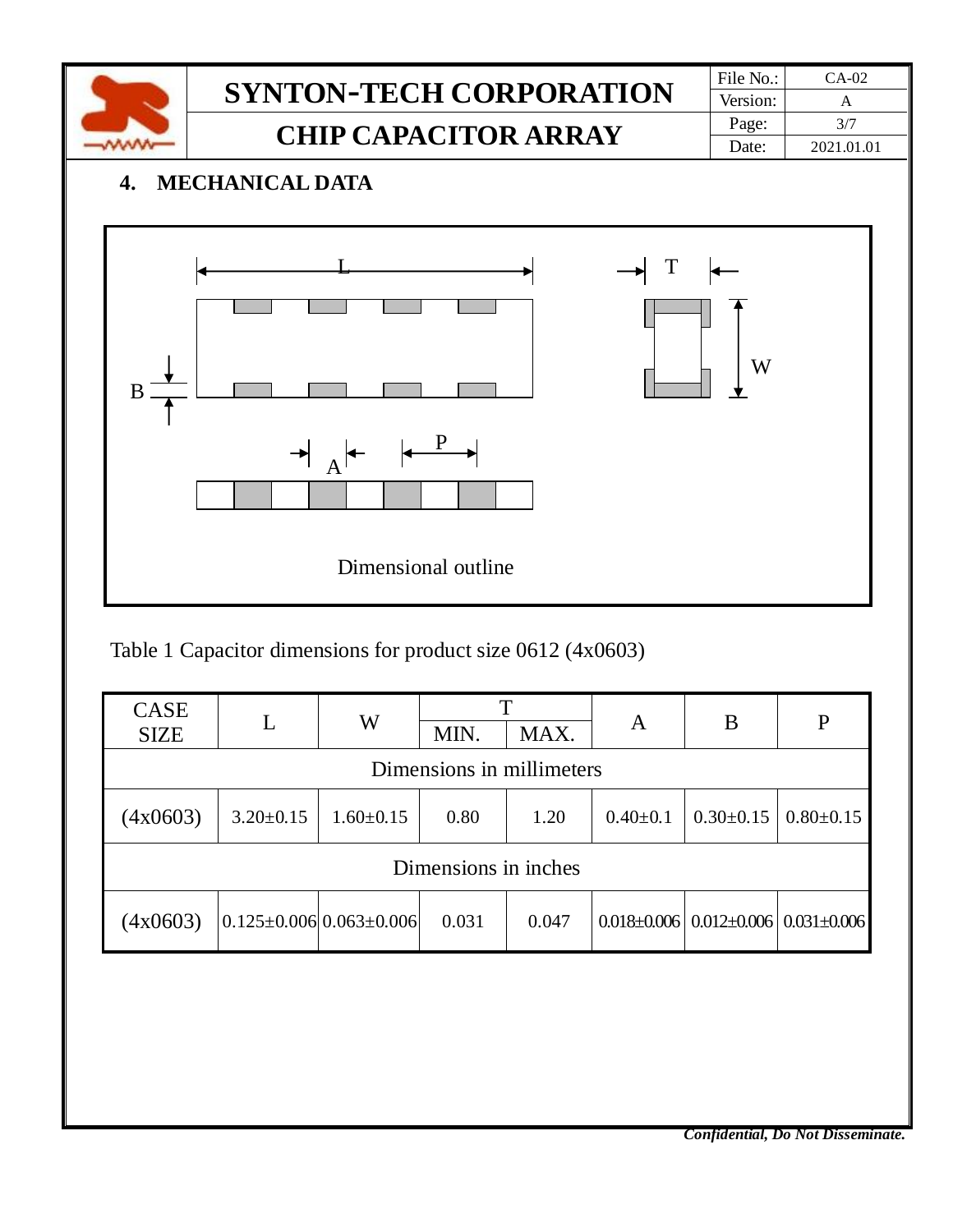

Table 2 Solder land dimensions

| <b>CASE</b> | TOOTPRINT DIMENSIONS(mm) |                 |                 |                 |                 |
|-------------|--------------------------|-----------------|-----------------|-----------------|-----------------|
| <b>SIZE</b> |                          |                 |                 |                 | E               |
| (4x0603)    | $2.54 \pm 0.15$          | $0.89 \pm 0.10$ | $0.76 \pm 0.10$ | $0.80 \pm 0.10$ | $0.45 \pm 0.10$ |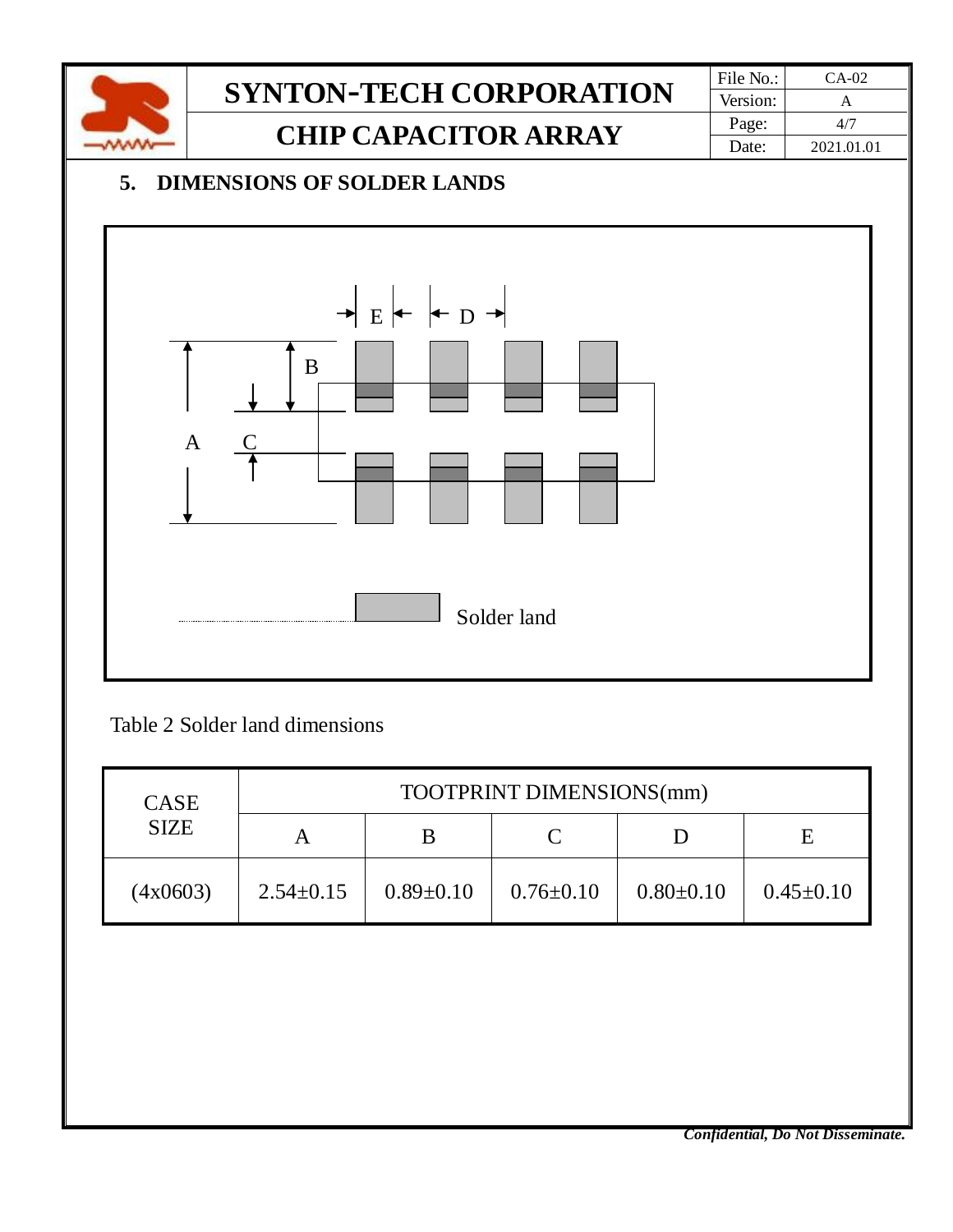

# **SYNTON-TECH CORPORATION** File No.: CA-02

### **CHIP CAPACITOR ARRAY**  $\begin{array}{|c|c|c|c|}\n\hline\n\text{Page:} & \text{5/7} \\
\hline\n\text{Date:} & \text{2021.01}\n\end{array}$

### **6. TESTS AND REQUIREMENTS**

| <b>IEC</b> | Test items                           | Conditions                                                                                        |                                                                                                                                        | Requirements                                                                                                     |                                                                                                                  |
|------------|--------------------------------------|---------------------------------------------------------------------------------------------------|----------------------------------------------------------------------------------------------------------------------------------------|------------------------------------------------------------------------------------------------------------------|------------------------------------------------------------------------------------------------------------------|
| 384-10     |                                      |                                                                                                   | <b>NPO</b>                                                                                                                             | X7R                                                                                                              | Y5V                                                                                                              |
| 4.9        | Bending                              | Bending rate<br>1mm/s,jig,Radius<br>340mm                                                         | $\Delta$ C/C $\leq$ 1%                                                                                                                 | $\Delta$ C/C $\leq$ 10%                                                                                          | $\Delta$ C/C $\leq$ 20%                                                                                          |
| 4.10       | soldering<br>heat                    | Resistance to $260 \pm 5^{\circ}$ for 10±0.5s in static $\Delta C/C \leq 0.5\%$ or<br>solder bath | 0.5pF, whichever is<br>greater                                                                                                         | $-5\% \leq \Delta$ C/C 10%                                                                                       | $-10\% \leq \Delta$ C/C 20%                                                                                      |
| 4.11       |                                      | Solderability $235 \pm 5^{\circ}$ for 2 $\pm 0.5$ s in a<br>static<br>solder bath                 |                                                                                                                                        | 75% minimum coverage of metallic area                                                                            |                                                                                                                  |
| 4.12       | Rapid<br>change<br>of<br>temperature | NPO/X7R:-55°C to +125°C<br>5 cycles<br>Y5V:- $25^{\circ}$ C to +85,5 cycles                       | $\Delta$ C/C $\leq$ 1% or<br>1pF, whichever is<br>greater                                                                              | $\Delta$ C/C: $\leq$ 15%                                                                                         | $\Delta$ C/C: $\leq$ 20%                                                                                         |
| 4.14       | Damp heat,<br>Steady state           | At 40°C,90 to 95% RH and<br>Ur<br>Applied for 56 days                                             | $\triangle$ C/C;2% or 1pF<br>whichever is greater<br>Tan $\delta \leq 2$ xspecified                                                    | $\Delta$ C/C; $\leq$ 15%<br>Tan $\delta \leq 7\%$                                                                | $\Delta$ C/C; $\leq$ 30%<br>Tan $\delta \leq 7\%$                                                                |
|            |                                      |                                                                                                   | Value<br>IR:2500 $M\Omega$ or<br>$RxC \ge 25s$<br>whichever is less                                                                    | IR:1000M $\Omega$ or<br>$RxC \ge 25s$<br>whichever is less                                                       | IR:1000M $\Omega$ or<br>$RxC \ge 25s$<br>whichever is less                                                       |
| 4.15       | Endurance                            | At upper category<br>temperature<br>2xUr applied for 42 days                                      | $\triangle$ C/C;2% or 1pF<br>whichever is greater<br>Tan $\delta \leq 2$ xspecified<br>Value<br>IR:4000M $\Omega$ or<br>$RxC \geq 40s$ | $\Delta$ C/C; $\leq$ 15%<br>Tan $\delta \leq 7\%$<br>IR:2000M $\Omega$ or<br>$RxC \geq 50s$<br>whichever is less | $\Delta$ C/C; $\leq$ 30%<br>Tan $\delta \leq 7\%$<br>IR:2000 $M\Omega$ or<br>$RxC \geq 50s$<br>whichever is less |
|            |                                      |                                                                                                   | whichever is less                                                                                                                      |                                                                                                                  |                                                                                                                  |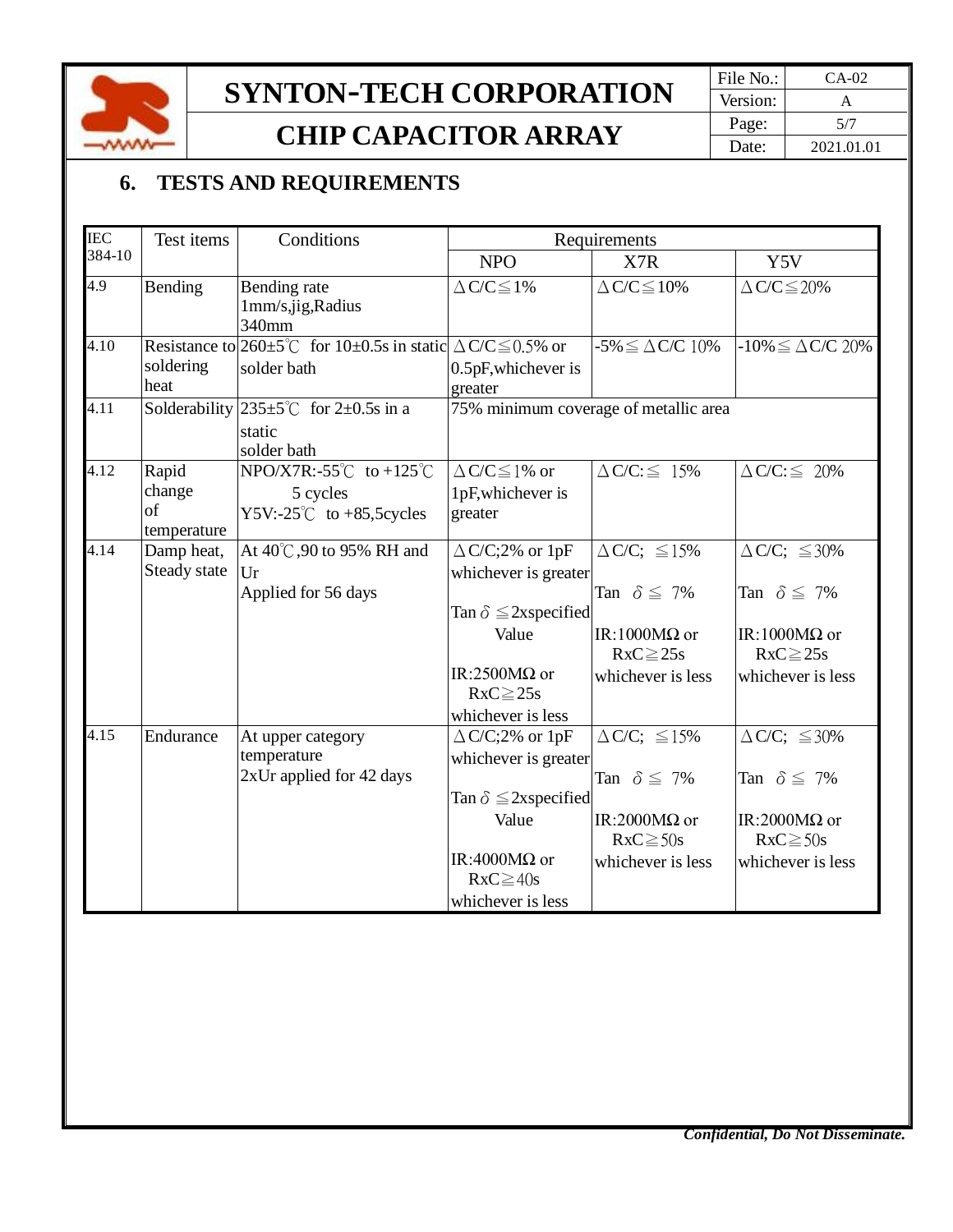

## **SYNTON-TECH CORPORATION** File No.: CA-02 **CHIP CAPACITOR ARRAY**  $\begin{array}{|c|c|c|c|}\n\hline\n\text{Page:} & \text{6/7} \\
\hline\n\text{Date:} & \text{2021.01}\n\end{array}$

#### **7. TESTS AND REQUIREMENTS**

#### Tape Width: mm

| <b>NPO</b> |                   |                |                        |
|------------|-------------------|----------------|------------------------|
|            |                   | 50V            | 25V<br><b>16V</b>      |
| Cap.(pF)   | <b>Code 10-12</b> | <b>CA0603</b>  | under development      |
| 22         | 220               |                |                        |
| 27         | 270               |                |                        |
| 33         | 330               |                |                        |
| 39         | 390               |                | In Columns:            |
| 47         | 470               |                | <b>Thickness Class</b> |
| 56         | 560               |                |                        |
| 68         | 680               |                |                        |
| 82         | 820               |                |                        |
| 100        | 101               |                |                        |
| 120        | 121               | $0.8 + (-0.1)$ |                        |
| 150        | 151               |                |                        |
| 180        | 181               |                |                        |
| 220        | 221               |                |                        |
| 270        | 271               |                |                        |
| 330        | 331               |                |                        |
| 390        | 391               |                |                        |
| 470        | 471               |                |                        |
| 560        | 561               |                |                        |

#### **THICKNESS CLASS AND PACKAGING QUANTITIES 8mm TAPE WIDTH AMOUNT PER REEL**

| Thickness      | $180 \,\mathrm{mm}/7"$ |                |
|----------------|------------------------|----------------|
| Classes(mm)    | Paper                  | <b>BLISTER</b> |
| $0.8 + (-0.1)$ | 4000                   | 4000           |